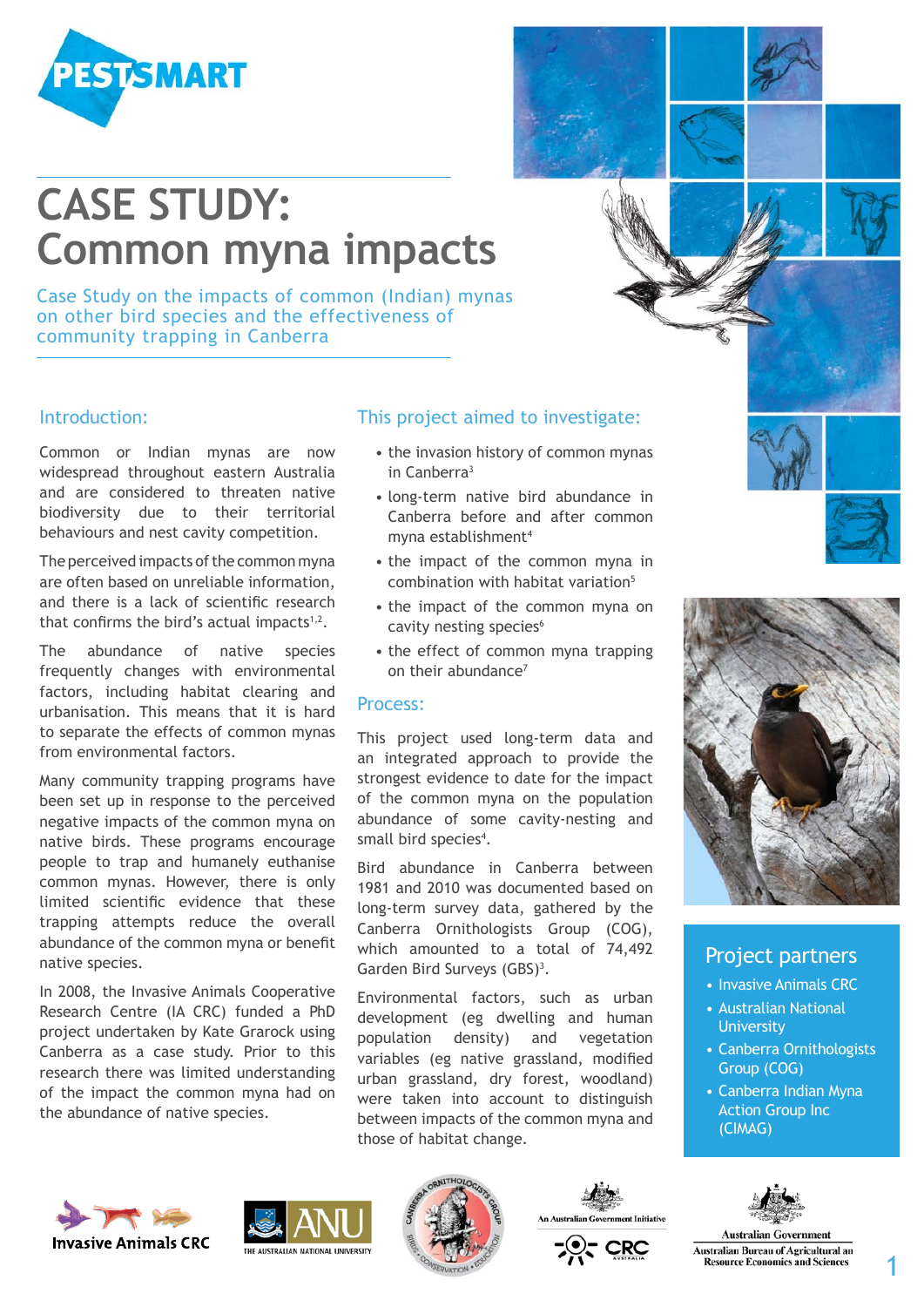

# **CASE STUDY: Common myna impacts**

Case Study on the impacts of common (Indian) mynas on other bird species and the effectiveness of community trapping in Canberra

# **Glossary**

#### *Species abundance*

The number of individuals of a species in an area, landscape or ecosystem

#### *Species richness*

The number of different species in an area, landscape or ecosystem



*Common myna eggs and chick in a nestbox (above) and Crimson Rosella (below) using a nest box. Images: Kate Grarock*



Abundance and nesting success of common mynas and native cavity-nesting species were also investigated at 15 survey sites around Canberra using 225 purpose-built nest boxes<sup>6</sup>.

#### Common mynas, habitat change and species richness:

The research indicated that the common myna primarily takes advantage of habitat change when colonising a new area. High numbers of common mynas in combination with habitat change had a negative impact on some cavity-nesting and small bird species<sup>5</sup>.

Tree density strongly influenced the abundance of the common myna and the species was far more abundant in urban areas with fewer trees than in nature reserves<sup>5</sup>. There were no negative associations between common myna abundance and total species abundance and richness, native cavity-nester or large native bird abundance and richness<sup>5</sup>.

### Common mynas and cavity nesting species:

Project results indicated that habitat has a strong influence on the abundance and nesting success of the common myna, crimson rosella and eastern rosella.

At sites with fewer trees, the common myna occupied a high number of nest boxes (up to 90%) and built 'fake' nests that further reduced cavity availability<sup>6</sup>. Crimson rosella and eastern rosella abundance was lower at these sites. The negative influence of common myna nest box occupancy on crimson rosella abundance was even more dramatic at high tree density sites<sup>6</sup>.

#### Effect of trapping:

High intensity community trapping was found to reduce common myna abundance at a local scale<sup>7</sup>. Over larger scales, however, natural reproduction, survival and/or immigration may limit the effectiveness of trapping<sup>7</sup>, which is often

found where lethal controls are used<sup>2</sup>. The apparent success of fine scale culling indicates that trapping may be more effective if targeted in areas of greatest impact.

Trap shyness, where birds adapt their behaviour to avoid traps<sup>8</sup>, may also reduce effectiveness. Some studies indicate that this is more likely to occur with adults than juveniles<sup>9</sup>. The common myna has also been observed avoiding areas where shooting occurs<sup>7</sup>.

Trapping with decoy birds may enhance success of valve traps for common mynas, especially where food is readily available. Additional control methods, such as nest box trapping and roost trapping<sup>7,10</sup> may improve overall effectiveness of trapping to benefit the community and the environment.

#### How should we manage the common myna?

Community support is already very strong for common myna management in Australia and greater use of science in community-led projects could further enhance management outcomes. The main priority should be to prevent the transport and establishment of new common myna incursions<sup>2</sup>.

The research demonstrated that the common myna had both a short lag period before population growth (<3 years) and spreading to new areas (six years)<sup>3</sup>. This suggests it is important to respond to new invasions rapidly before the population can grow in numbers and further spread. Once a species becomes widespread and abundant, total eradication is highly unlikely; population control and impact mitigation are then the best management strategies $3$ .

Culls of at least 25 birds per  $km<sup>2</sup>$  per year are needed or alternative methods for controlling this species will be required<sup>7</sup> (this cull rate relates to the Canberra study and population). The common myna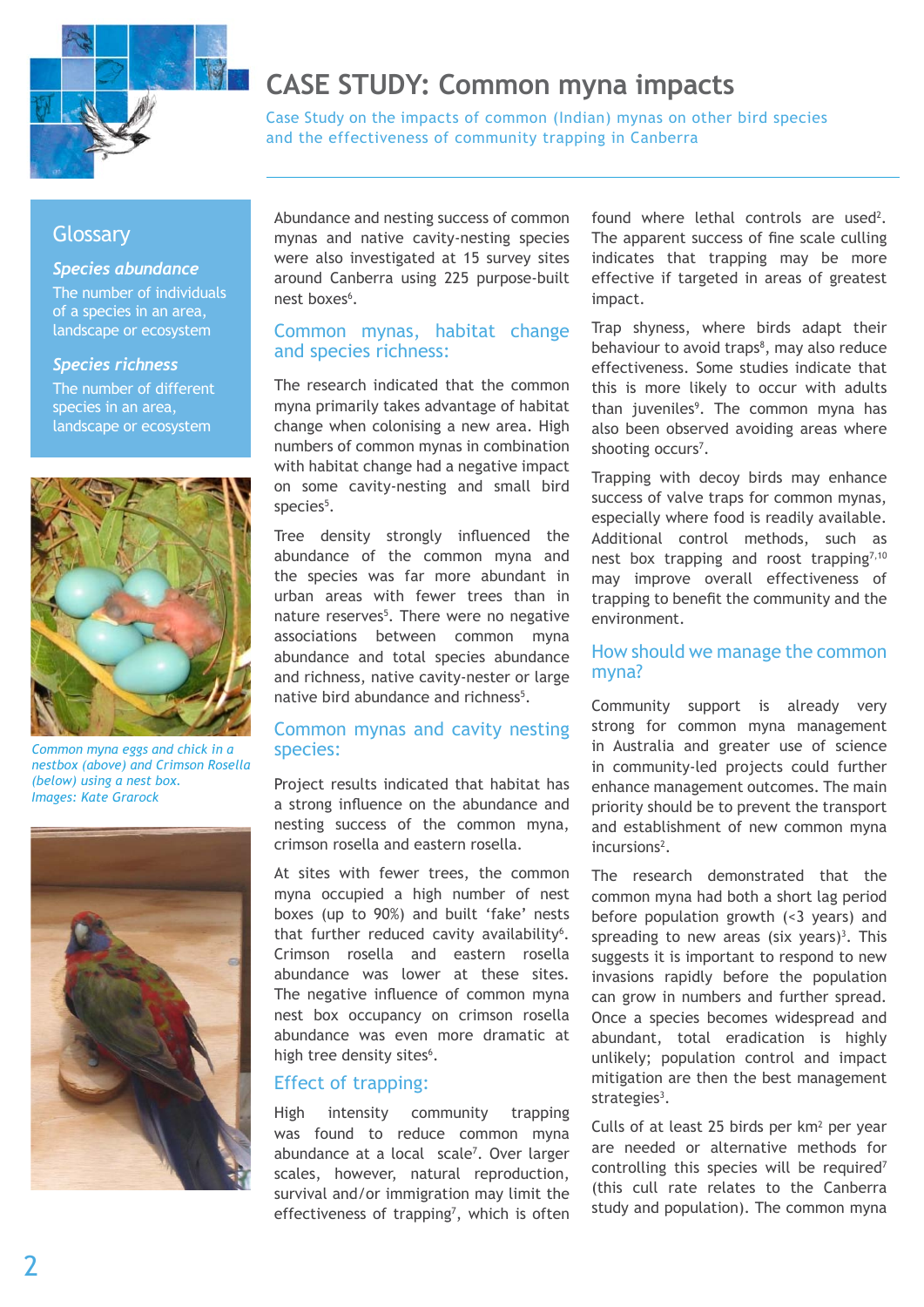is able to compensate for culling through rapid reproduction so control programs need to be maintained year after year or the species will quickly recover.

The timing of trapping can have a large impact on the effects of a control program. Currently the largest numbers are caught just after the breeding season, when young birds are easily trapped. However, it would be more effective to trap prior to and during the breeding season, when culling is more likely to be additive to natural mortality7 . Trapping from September to December would also be more likely to reduce the competitive pressure for nest cavities.

Several methods of controlling the common myna will likely be required, due to its adaptable nature<sup>11</sup>. An integrated approach could include reducing food availability (eg dog food), limiting nesting sites (such as roof cavities), habitat manipulation (tree planting and revegetation) and culling in sensitive areas.

Modifying current practices (timing of trapping) or using alternative and/or complementary culling methods may also be required<sup>7</sup> for effective control.

#### Implications for control of common mynas:

This study showed that habitat needs to be considered when investigating the impacts of an introduced species on native



*[www.feralscan.org.au/mynascan/](http://www.feralscan.org.au/mynascan/)*

species<sup>4,5,6</sup>. This will help determine if the impacts of an introduced species are more severe in particular habitats.

Understanding the impacts will enable targeted management and mitigation programs. For example, the impact of the common myna might be more severe in areas that represent 'high quality' habitat for native birds<sup>6</sup>. Effectiveness of trapping may be enhanced by targeting efforts in areas where mynas have greatest impacts to the environment or community. For example, near breeding areas of superb parrots (*Polytelis swainsonii*), or where large roosts occur in high use areas (food courts, churches etc).

The research indicates the common myna may prefer using nest boxes to natural cavities1,6. Simply providing nest boxes to alleviate competition for cavities could lead to an increase in common myna nesting and abundance if the nest boxes are not actively managed to remove nesting myna birds<sup>10</sup>.

Habitat modification in combination with the introduction of invasive species can have significant negative impacts on native species<sup>7</sup>. The common myna occurs in greater abundance in cities and towns, and in areas with low densities of native trees5,6. Human habitat modification can reduce the 'quality' of habitat for native species and lead to an increase in common myna abundance.

Low tree density, or fragmentation of native vegetation, may enhance habitat quality for the common myna enabling the species to spread into new areas and compete for resources with native species<sup>1,5,6</sup>. For example, housing developments that are built adjoining threatened species habitat would be of significant concern. This type of habitat modification would drive an increase in the abundance of the common myna in sensitive areas, greatly increasing the likelihood of negative impacts on threatened species.



#### *Diagram above:*

Drop-floor nestbox and portable micro-euthanaser system used in this research. The 25 cc 4-stroke engine delivers air-cooled exhaust (3% carbon monoxide) via a wand that also includes a closed-circuit television camera and screen. This enables the operator to view the contents of the nestbox, thereby preventing euthanasing non-target species<sup>8,10</sup>.